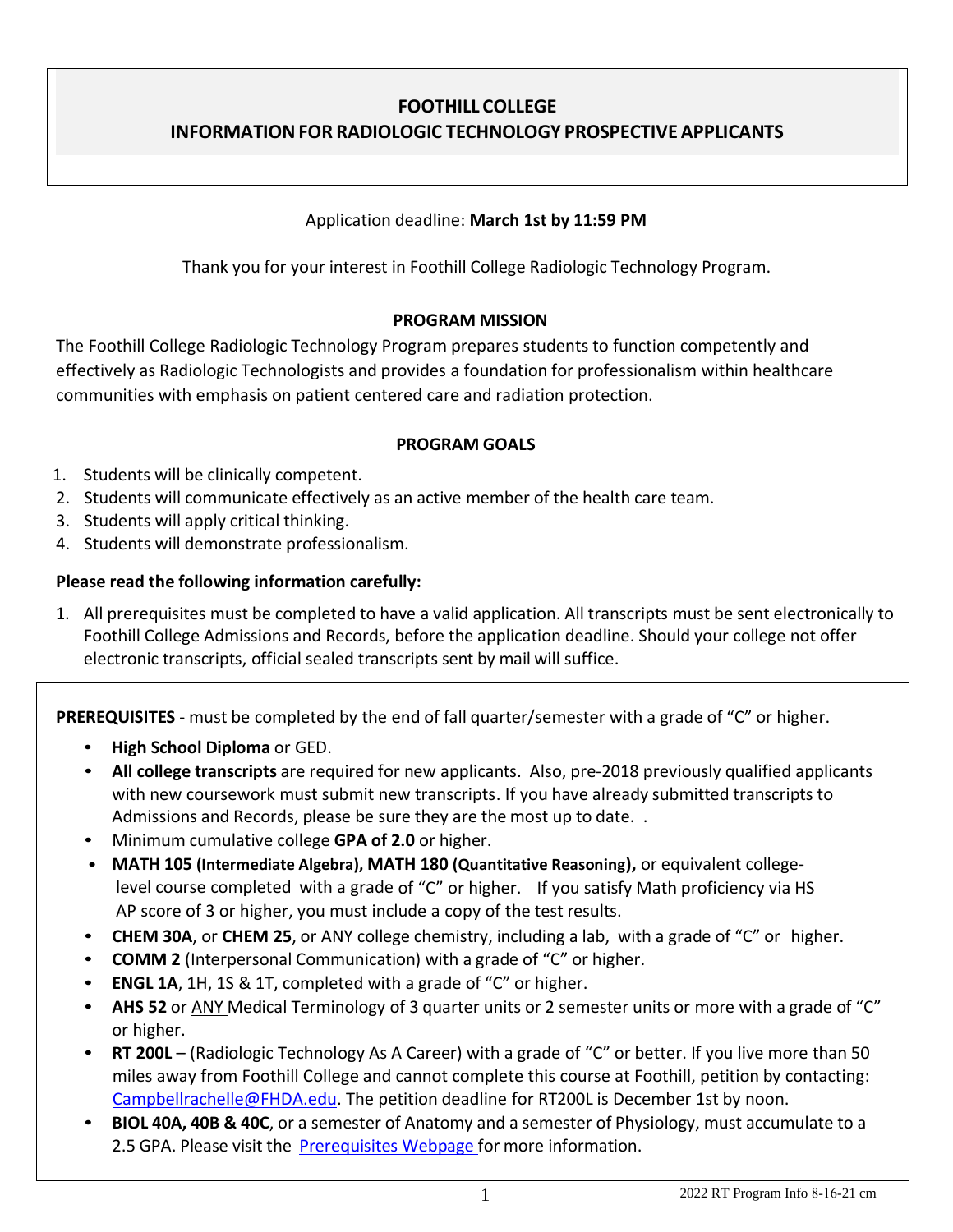## 2. **Equivalent Courses**

Please review the *Radiologic Technology Prerequisite Equivalency Chart* on the Radiologic [Technology](https://foothill.edu/radtech/prereq.html) [prerequisite](https://foothill.edu/radtech/prereq.html) page to view a list of some of the equivalent courses to our program prerequisites. The courses listed as equivalent **do not** need to be petitioned for equivalency. Please refer to this chart if you plan to take, or have taken, prerequisite courses outside of Foothill College. Courses not listed must be petitioned through our Counseling Department.

# 3. **Counseling and Transferability**

It is recommended that prospective applicants meet with an academic counselor to review their college transcripts **only if** prerequisite courses are not listed on the *Radiologic Technology Prerequisite Equivalency Chart*. Any courses needing to be petitioned for equivalency will be done at this time. The deadline for students to submit petitions is **January 31st** prior to the application deadline. The exception is RT200L, for which the petition deadline is **December 1 st ,** by noon. To make a 30-minute counseling appointment you must have a valid Foothill College student CWID number. Bring transcripts and pertinent documentation (such as course outlines/descriptions/transcripts) to your appointment. It is strongly recommended that applicants complete the General Education courses required for the Associate's Degree. Questions regarding graduation requirements, and transferability of course work should be directed to one of the academic counselors in the Counseling Center at Foothill College. **[To](https://foothill.edu/counseling/counselappt.html) make a counseling [appointment,](https://foothill.edu/counseling/counselappt.html) click here.**

- **Recency.** There is no course recency requirement for this program. Program prerequisites are not expected to have been completed within a certain timeframe.
- **Equivalency.** All prerequisite coursework taken at colleges or universities other than Foothill College must be comparable in content to the required Foothill course in order to be applicable to this program.
- **Work in Progress.** No prerequisite coursework may be in progress at the time of applying. All prerequisites must be shown as complete with a grade on official transcripts.
- **General Education.** All General Education courses must be completed to earn the Associate of Science degree in Radiologic Technology; otherwise the student will not be eligible to sit for the ARRT national certification exam to become licensed. Due to the rigorous course load during the Radiology program, we **strongly recommend** that all applicants complete their General Education courses prior to applying for the program.
- **Associate / Bachelors Degree.** If you have a Bachelors Degree from a California State University or from a UC, or an Associate Degree from a California Community College your General Education requirements will be waived. Waiver does not include prerequisites.
- **Grades** of C- or lower are NOT acceptable in fulfillment of prerequisite courses.
- 4. **Transcripts** should include all work shown as completed on the application**.** For the transcript submission process, see the downloadable *Application Instructions*. DO NOT attach transcripts to the application.

**Note:** ALL college transcripts are required, even if the courses don't seem relevant. An application that is not completely filled out and/or does not have all transcripts submitted by the application deadline will be considered incomplete.

**Previous Applicants** - All previous applicants must re-apply via MyPortal and resubmit all updated (changed) transcripts electronically to the Foothill College Admissions and Records Department. Should your college not offer electronic transcripts, mailed official sealed transcripts will suffice.

5. **International transcripts and degrees** - Must be evaluated and translated into equivalent college hours by one of the following agencies only if you wish to see if you're eligible to receive prerequisite or degree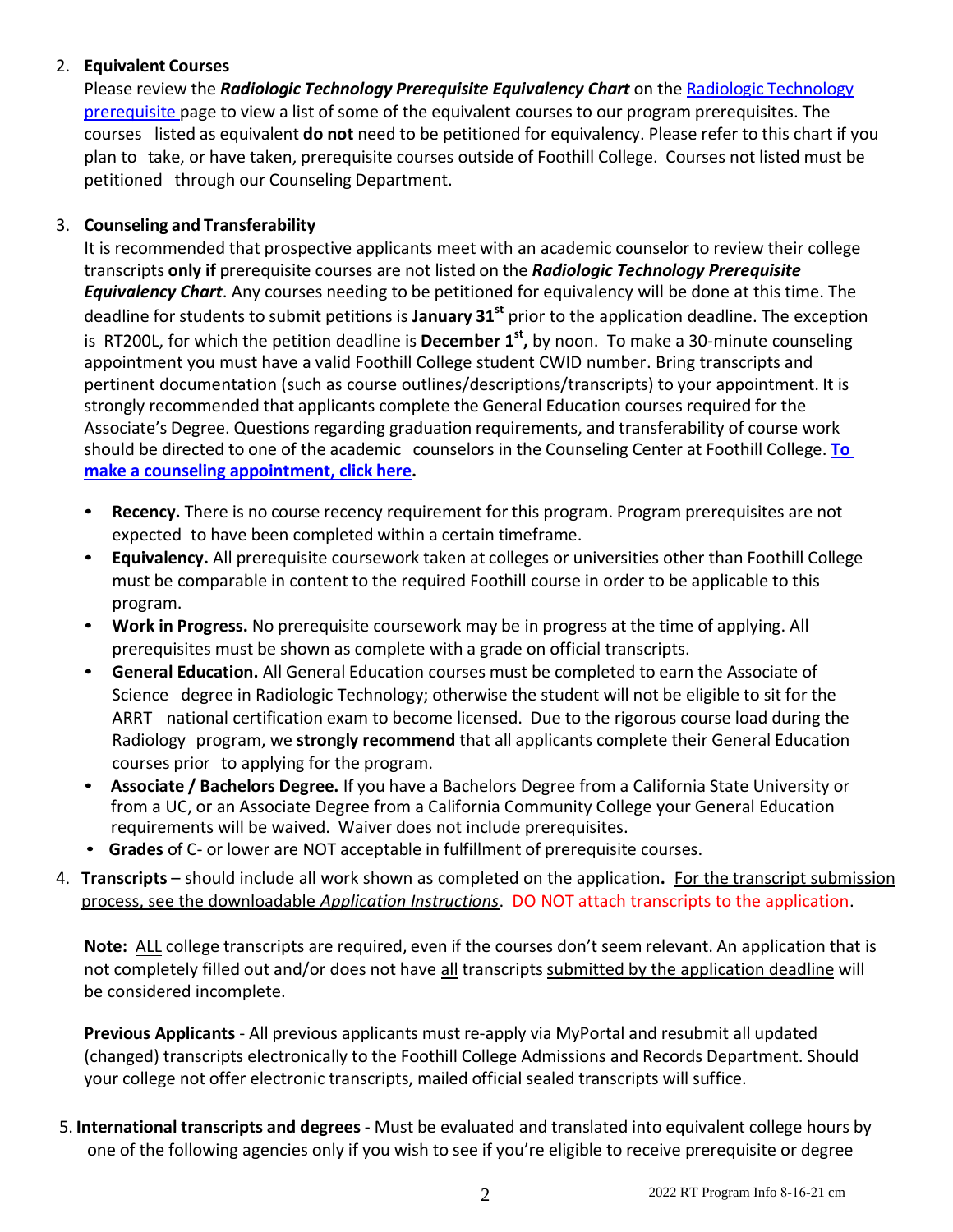credit. We recommend any member of Educational Credential Evaluators. Please visit their site and request a course-by-course evaluation if you would like to have your international coursework evaluated.

> Educational Credential Evaluators https://ece.org/ World Education Services, Inc. P.O. Box 26879 San Francisco, CA 94126-6879 Phone: (800) 414-0147 [http://www.wes.org](http://www.wes.org/)

**Note:** Fees and turn-around times vary with the above agencies. Be sure to allow sufficient time for your request to be processed well before the deadline.

# **SUBMITTING AN APPLICATION**

In order to apply to the Radiologic Technology Program at Foothill College a Foothill College student ID is required. If you do not have a student ID please click here to apply for one: Apply to [Foothill](https://foothill.edu/reg/) College. The online application will be available via MyPortal beginning October 1<sup>st</sup>. The deadline to submit your application online is March 1<sup>st</sup> by 11:59pm.

# **ADMISSION POLICY**

Admission is based on criteria approved by Foothill College and consistent with State and Federal law, regulations, and program accreditation guidelines. Primary admission criteria include completion of prerequisite courses with a grade "C" or better, anatomy and physiology GPA of 2.5 or higher, cumulative college GPA of 2.0 or higher for all colleges attended, and compliance with the technical standards stated in the application.

# **SELECTION PROCEDURE**

- 1. The Radiology Admission Committee is composed of the Radiology program coordinator, the program director, clinical coordinator, and program faculty.
- 2. Completed electronic applications are received and reviewed. Upon submission of the signed application, an email is automatically sent to the applicant with a confirmation of application submission.
- 3. All viable applicants will be put in a lottery and 22-24 students selected randomly. If spaces become available before instruction begins, a random lottery selection by number will occur. **Applicants will be notified through e-mail of their program status by May 1st.**

# **SPECIAL CIRCUMSTANCES**

1. **Discrimination Policy -** Foothill College will not discriminate against any person in the provision of any program or services based on race, color, national or ethnic origin, age, gender, religion, sexual orientation, marital status, or physical/mental disability. For more information please visit: Radiologic [Technology](http://www.foothill.edu/bio/programs/radtech/handbooks.php) Student Handbook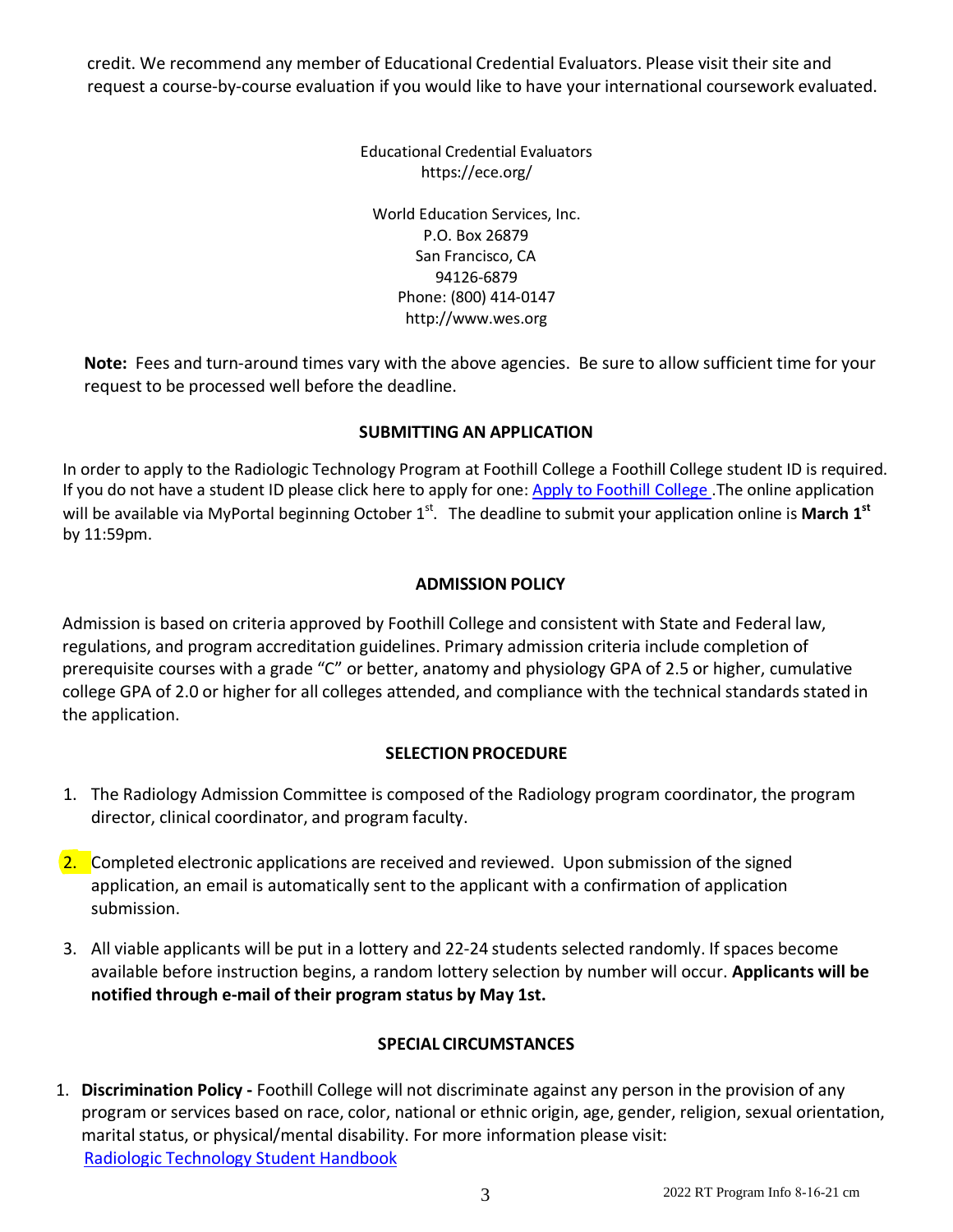- 2. **Pregnancy Policy -** In compliance with Nuclear Regulatory Commission regulations regarding the declared pregnant student, female students have the option of whether or not to inform program officials of pregnancy. A student who has chosen to declare her pregnancy will follow the Foothill College pregnancy policy listed in the Radiology Student Handbook available for review on the program website: [Radiologic](http://www.foothill.edu/bio/programs/radtech/handbooks.php) [Technology](http://www.foothill.edu/bio/programs/radtech/handbooks.php) Student Handbook
- 3. **Felony & Misdemeanor Convictions**: An applicant who has been arrested and/or convicted of a felony offense, drug or alcohol related offense, or certain offenses involving unethical behavior prior to admission or during the course of the Radiologic Technology Program may not be eligible for certification and registration by the American Registry of Radiologic Technologists (ARRT). An individual who has been involved in a criminal proceeding or who has been charged with or convicted of a crime may file a request for pre-application review with the ARRT in order to obtain a ruling on the impact of the situation on their eligibility for certification and registration. Pre-application review procedure is available at the ARRT website at: ARRT [Pre-Application](https://www.arrt.org/earn-arrt-credentials/requirements/ethics-requirements/ethics-review-preapplication) Ethics Review Information

## **FINANCIAL INFORMATION**

1. **Physical examinations, immunizations, background screening, and drug testing** are required to attend clinical internships. Positive results on background checks and drug testing could impact a student's ability to attend clinics, complete the program requirements, or gain a license to practice upon graduation. The student will pay the cost of required physical examinations, immunizations, background screenings, and drug tests. **Students are required to have health insurance while in the program.** Students accepted into the program will be provided with specific details. Policies and procedures for drug tests [and](http://www.foothill.edu/bio/programs/radtech/handbooks.php) [background](http://www.foothill.edu/bio/programs/radtech/handbooks.php) screening are available for review on the website at: Radiologic Technology Student Handbook

**Immunizations**- All applicants admitted into this program will be required to complete a physical examination by the Foothill College Health Office. Students will be required to show evidence of the following immunizations or titers along with the physical examination:

**Hepatitis B vaccine Tdap MMR Tetanus Varicella Titer**

2. **Financial Support:** While in the Radiologic Technology Program, you will require significant financial support. Radiologic Technology students are routinely assigned clinical activities at hospitals or clinics removed from the campus. You will need to provide transportation for such assignments. The number of laboratory and clinical hours make it difficult for a student to work while enrolled in the program. In addition, working while enrolled in the program is going to put a strain on your ability to study for your radiology courses. We suggest you keep your work commitments to a minimum in order to be successful in your course work. Though most of the classes and clinical work is scheduled during the day hours, there may be assignments in the evening, on Saturdays or on Sundays. We strongly recommend you plan ahead financially for the 23 months in the program.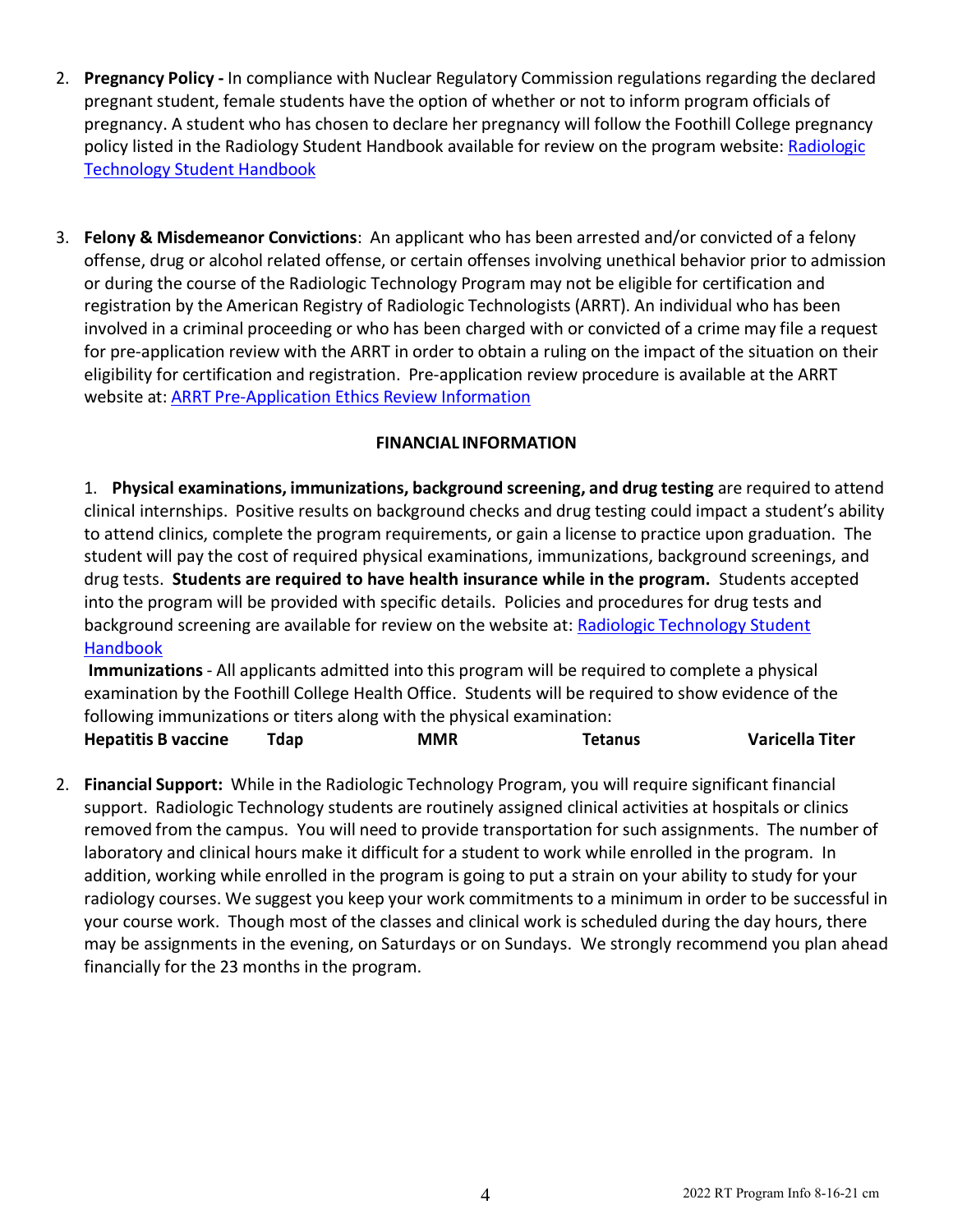#### **Enrollment fees:** visit **[Registration Fees](http://www.foothill.edu/reg/fees.php) for current registration fees.**

#### **Program expenses for the 23-months are approximated as follows:**

Upon entering the Program, the student should be prepared to meet certain financial expenditures:

- 1. No on-campus housing is available. The student should be prepared to rent or buy living quarters within approximately 15 miles of the college. Students living away from home may be able to receive some financial assistance by applying to the Financial Aid Office. In attempting to locate living quarters, the student might contact the office of Student Activities.
- 2. Because of the varying locations of Program affiliates, reliable transportation is absolutely imperative. To cut down on expenses, car-pooling can be arranged.
- 3. For the 23-month Program, the **estimated** costs are asfollows:

| Basic Fees*                                                                      | \$56.00                 |
|----------------------------------------------------------------------------------|-------------------------|
| Enrollment Fees per unit in State*                                               | \$31.00                 |
| Enrollment Fees per unit Out of State*                                           | \$163.00                |
| <b>Textbooks</b>                                                                 | \$600.00                |
| Lab Coats, Uniforms, Shoes                                                       | \$200.00                |
| Parking Fees - Annual Pass                                                       | \$90.00                 |
| <b>Radiation Monitoring</b>                                                      | \$50.00                 |
| Name Badge                                                                       | \$3.00                  |
| Syllabus Fees                                                                    | \$120.00                |
| <b>Lead Markers</b>                                                              | \$40.00                 |
| Background Check                                                                 | \$130.00 (\$65 / check  |
| Drug Test                                                                        | \$70.00 (\$35 per test) |
| Physical and miscellaneous tests (Campus Health Center cost is                   | Per Medical Plan        |
| approximately \$200 if no additional vaccinations required: Physical, Titers, 2- |                         |
| step TB, Vision and Hearing tests only. 2nd physical may be required)            |                         |
| <b>Bloodborne Pathogens Modules</b>                                              | \$12.50                 |
| Electronic Program Management System                                             | \$35.00                 |
| <b>CPR</b>                                                                       | \$65.00                 |
| <b>TRAJECSYS - Clinical Tracking System</b>                                      | \$150.00                |

# **Orientation & Fall Quarter 1 st year**

#### **Winter Quarter 1 st year**

| Basic Fees*                   | \$56.00  |
|-------------------------------|----------|
| Enrollment Fees in State*     | \$31.00  |
| Enrollment Fees Out of State* | \$163.00 |
|                               |          |
|                               |          |
| Syllabus Fees                 | \$100.00 |

#### **Spring Quarter 1 st year**

| Basic Fees*                   | \$56.00  |
|-------------------------------|----------|
| Enrollment Fees in State*     | \$31.00  |
| Enrollment Fees Out of State* | \$163.00 |
| <b>Textbooks</b>              | \$200.00 |
|                               |          |
| Syllabus Fees                 | \$60.00  |

#### **Summer Quarter 1 st year**

| $\sim$<br>*ءمم∙<br>DANIL.<br>ں ب<br>- - - | .00 |
|-------------------------------------------|-----|
|                                           |     |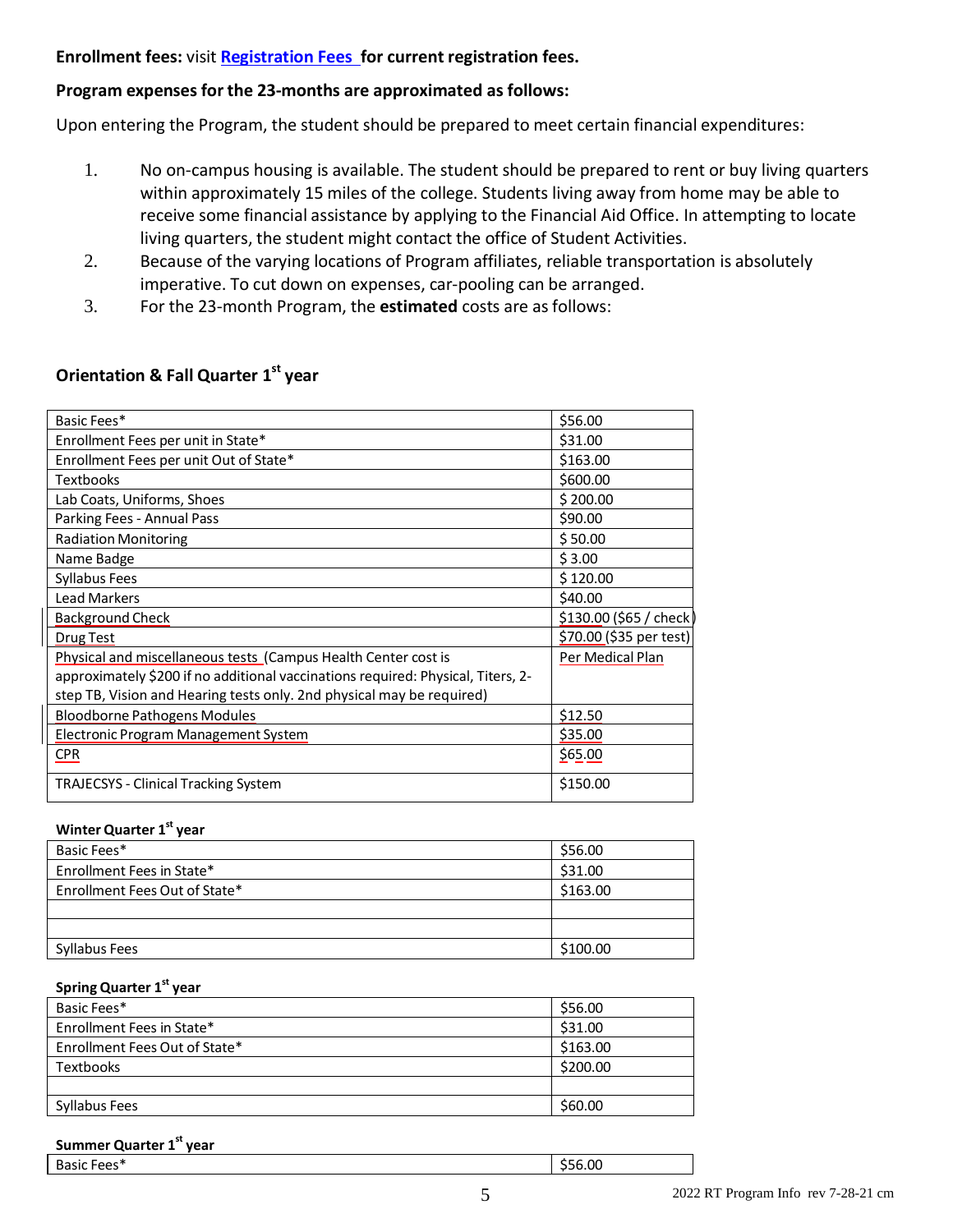| Enrollment Fees in State*           | \$31.00  |
|-------------------------------------|----------|
| Enrollment Fees Out of State*       | \$163.00 |
|                                     |          |
| Parking Fees - Annual Pass          | 90.00    |
| <b>Radiation Monitoring</b>         | \$25.00  |
| Syllabus Fees                       | \$40.00  |
| <b>Bloodborne Pathogens Modules</b> | \$12.50  |

#### **Fall Quarter 2<sup>nd</sup> year**

| Basic Fees*                                | \$56.00  |
|--------------------------------------------|----------|
| Enrollment Fees in State*                  | \$31.00  |
| Enrollment Fees Out of State*              | \$163.00 |
| <b>Textbooks</b>                           | \$100.00 |
| Annual Physical/Background Check/Drug Test | \$105.00 |
| Syllabus Fees                              | \$60.00  |

#### **Winter Quarter 2 nd year**

| Basic Fees*                   | \$56.00  |
|-------------------------------|----------|
| Enrollment Fees in State*     | \$31.00  |
| Enrollment Fees Out of State* | \$163.00 |
| <b>Textbooks</b>              | \$80.00  |
| Syllabus Fees                 | \$60.00  |

#### **Spring Quarter 2<sup>nd</sup> year**

| Basic Fees*                                       | \$56.00  |
|---------------------------------------------------|----------|
| Enrollment Fees in State*                         | \$31.00  |
| Enrollment Fees Out of State*                     | \$163.00 |
| Textbooks                                         | \$210.00 |
| Application Fees for State / National Board Exams | \$400.00 |
|                                                   |          |
| Syllabus Fees                                     | \$20.00  |

**Total approximate cost for the program in-state tuition is: \$5200**

\*For current registration fees, please visit: [Registration](http://www.foothill.edu/reg/fees.php) Fees

All fees are subject to change and are approximation at time of publication.

### **Financial Aid Assistance and services are available at Foothill College. Please call 650-949-7245 or visit the website at: [Financial](http://www.foothill.edu/aid/) Aid Website**

Once again, thank you for your interest in the Radiologic Technology Program. Please review the technical standards on the following page to ensure a detailed understanding of our program requirements.

For more information or additional questions that are not addressed by this document, please contact counseling or visit our website: Biological & Health Sciences Website